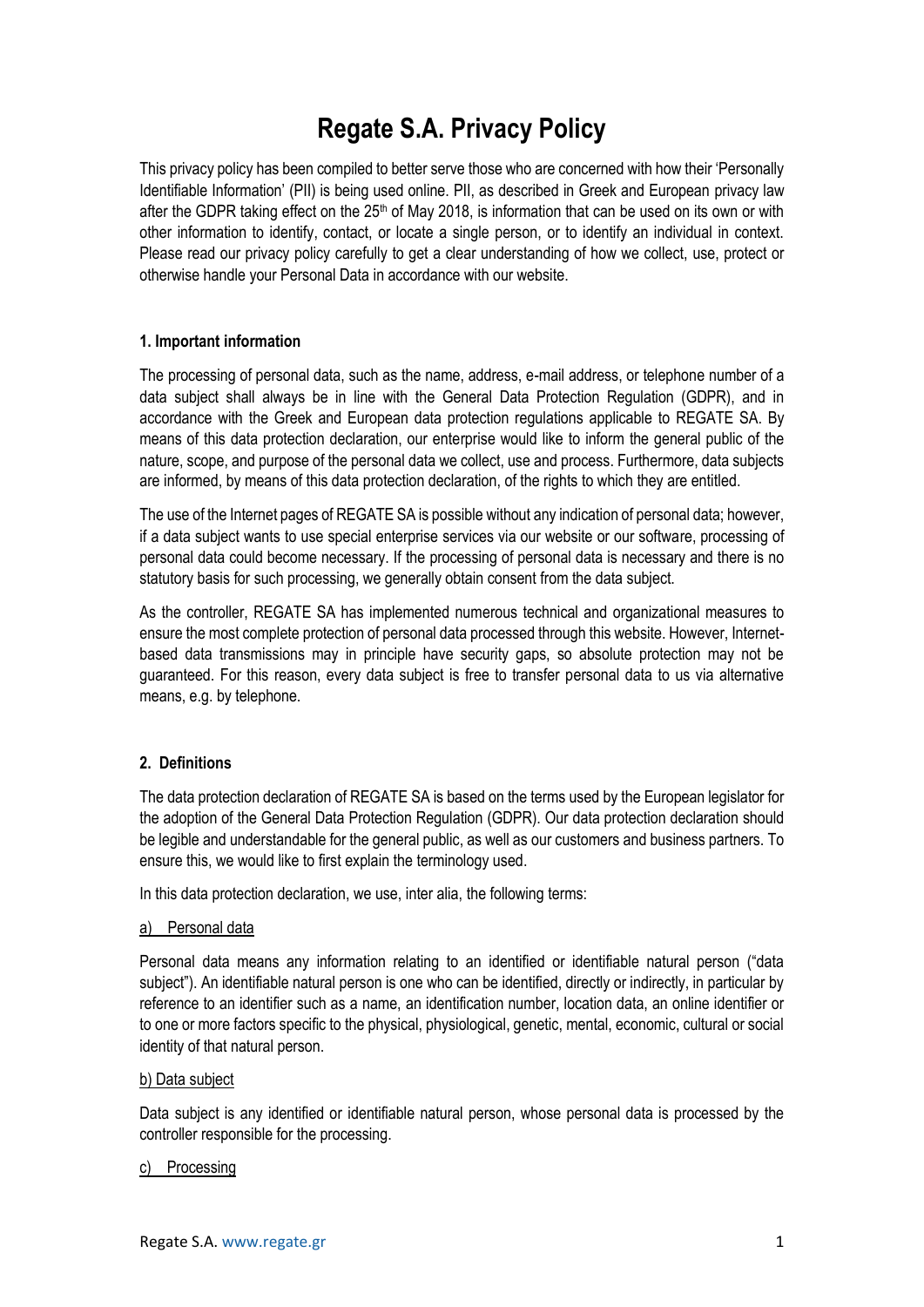Processing is any operation or set of operations which is performed on personal data or on sets of personal data, whether or not by automated means, such as collection, recording, organisation, structuring, storage, adaptation or alteration, retrieval, consultation, use, disclosure by transmission, dissemination or otherwise making available, alignment or combination, restriction, erasure or destruction.

#### d) Restriction of processing

Restriction of processing is the marking of stored personal data with the aim of limiting their processing in the future.

#### e) Profiling

Profiling means any form of manual or automated processing of personal data consisting of the use of personal data to evaluate certain personal aspects relating to a natural person, in particular to analyse or predict aspects concerning that natural person's performance at work, economic situation, health, personal preferences, interests, reliability, behaviour, location or movements.

#### f) Pseudonymisation

Pseudonymisation is the processing of personal data in such a manner that the personal data can no longer be attributed to a specific data subject without the use of additional information, provided that such additional information is kept separately and is subject to technical and organisational measures to ensure that the personal data are not attributed to an identified or identifiable natural person.

#### g) Controller or controller responsible for the processing

Controller or controller responsible for the processing is the natural or legal person, public authority, agency or other body which, alone or jointly with others, determines the purposes and means of the processing of personal data; where the purposes and means of such processing are determined by Union or Member State law, the controller or the specific criteria for its nomination may be provided for by Union or Member State law.

#### h) Processor

Processor is a natural or legal person, public authority, agency or other body which processes personal data on behalf of the controller.

#### i) Recipient

Recipient is a natural or legal person, public authority, agency or another body, to which the personal data are disclosed, whether a third party or not. However, public authorities which may receive personal data in the framework of a particular inquiry in accordance with Union or Member State law shall not be regarded as recipients; the processing of those data by those public authorities shall be in compliance with the applicable data protection rules according to the purposes of the processing.

#### j) Third party

Third party is a natural or legal person, public authority, agency or body other than the data subject, controller, processor and persons who, under the direct authority of the controller or processor, are authorised to process personal data.

#### k) Consent

Consent of the data subject is any freely given, specific, informed and unambiguous indication of the data subject's wishes by which he or she, by a statement or by a clear affirmative action, signifies agreement to the processing of personal data relating to him or her.

#### l) Anonymisation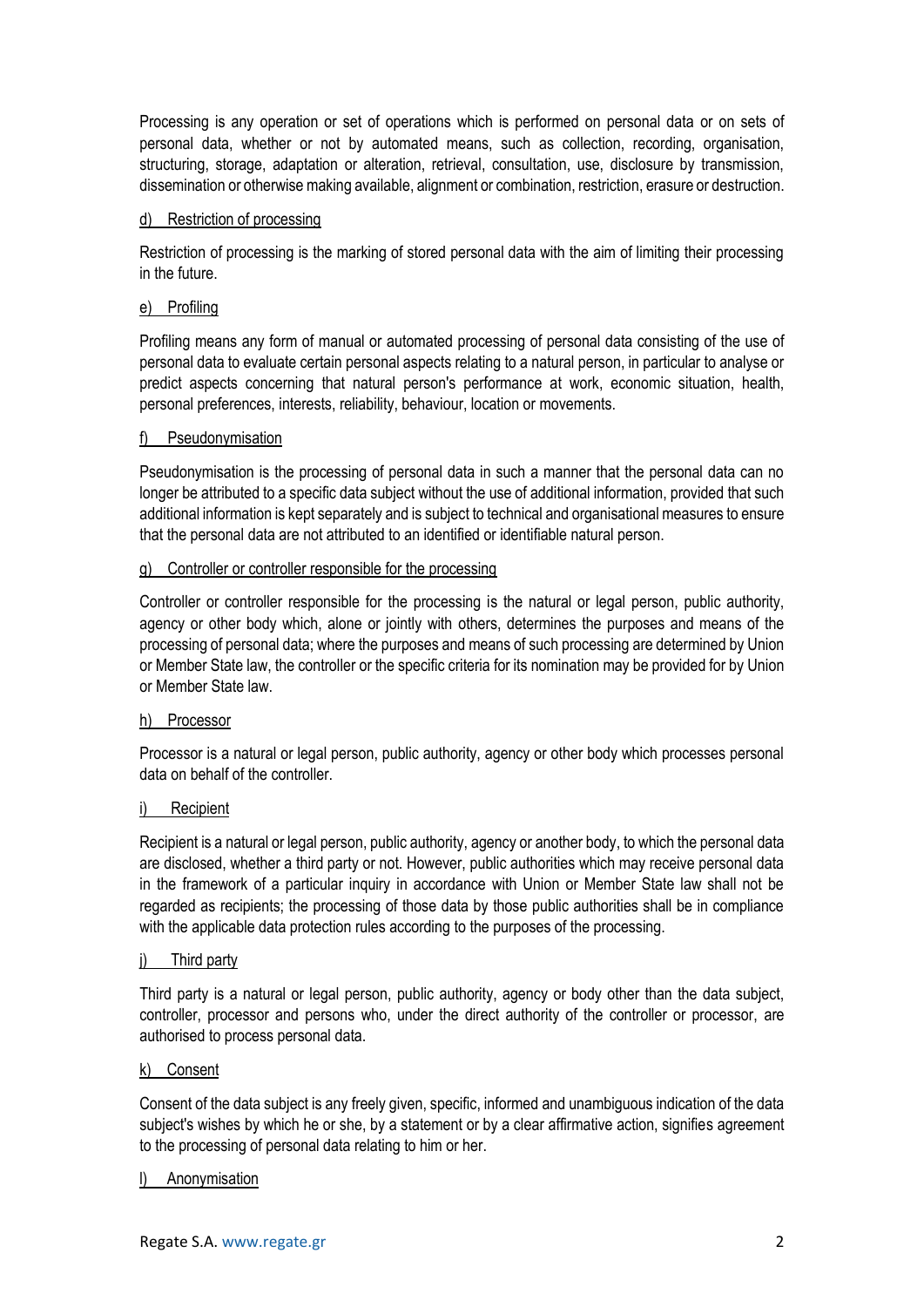Anonymisation is the processing of personal data in such a manner that the personal data can no longer are available, since techniques are used to be overwritten with dummy data.

## **3. Name and Address of the controller**

Controller for the purposes of the General Data Protection Regulation (GDPR), other data protection laws applicable in Member states of the European Union and other provisions related to data protection is:

REGATE SA MESOGEION AVENUE 419 15343 ATHENS **GREECE** Phone: +30215-55.17.050 Email: dpo@regate.gr Websites: Domain regate.gr and all subdomains, Domain regate.mobi and all subdomains, [www.regate-effective.com,](http://www.regate-effective.com/) [www.field-service.gr,](http://www.field-service.gr/) [www.mobile-sales.gr](http://www.mobile-sales.gr/) and all alias websites

# **4. Cookies**

The Internet pages of REGATE SA use cookies. Cookies are text files that are stored in a computer system via an Internet browser.

Many Internet sites and servers use cookies. Many cookies contain a so-called cookie ID. A cookie ID is a unique identifier of the cookie. It consists of a character string through which Internet pages and servers can be assigned to the specific Internet browser in which the cookie was stored. This allows visited Internet sites and servers to differentiate the individual browser of the data subject from other Internet browsers that contain other cookies. A specific Internet browser can be recognized and identified using the unique cookie ID.

Through the use of cookies, REGATE SA can provide the users of this website with more user-friendly services that would not be possible without the cookie setting.

By means of a cookie, the information and offers on our website can be optimized with the user in mind. Cookies allow us, as previously mentioned, to recognize our website users. The purpose of this recognition is to make it easier for users to utilize our website. The website user that uses cookies, e.g. does not have to enter access data each time the website is accessed, because this is taken over by the website, and the cookie is thus stored on the user's computer system. Another example is the cookie of a shopping cart in an online shop. The online store remembers the articles that a customer has placed in the virtual shopping cart via a cookie.

The data subject may, at any time, prevent the setting of cookies through our website by means of a corresponding setting of the Internet browser used, and may thus permanently deny the setting of cookies. Furthermore, already set cookies may be deleted at any time via an Internet browser or other software programs. This is possible in all popular Internet browsers. If the data subject deactivates the setting of cookies in the Internet browser used, not all functions of our website may be entirely usable.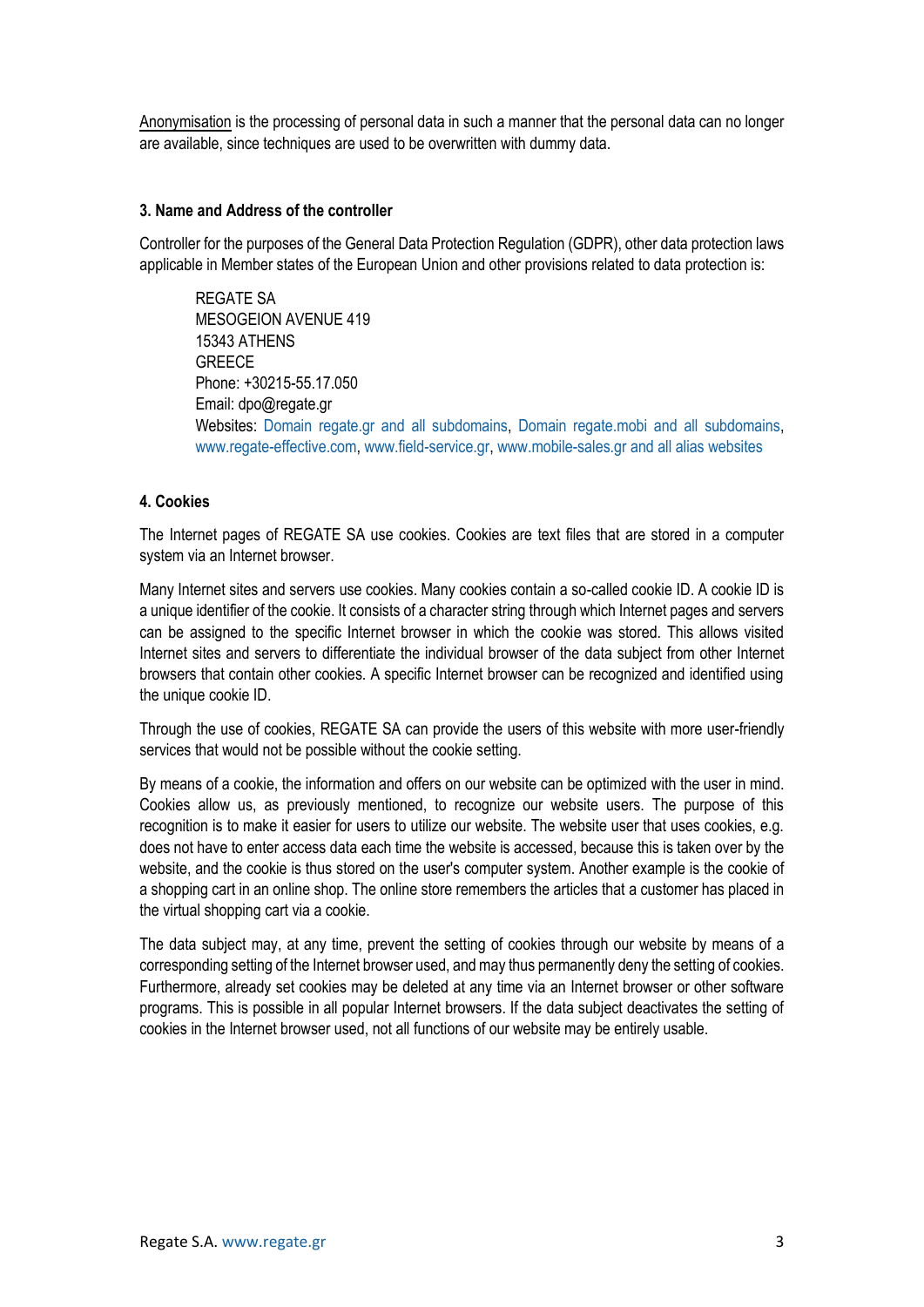## **5. Collection of general data and information**

The websites of REGATE SA collect a series of general data and information when a data subject or automated system calls up the website. This general data and information are stored in the server log files. Collected may be (1) the browser types and versions used, (2) the operating system used by the accessing system, (3) the website from which an accessing system reaches our website (so-called referrers), (4) the sub-websites, (5) the date and time of access to the Internet site, (6) an Internet protocol address (IP address), (7) the Internet service provider of the accessing system, and (8) any other similar data and information that may be used in the event of attacks on our information technology systems.

When using these general data and information, REGATE SA does not draw any conclusions about the data subject. Rather, this information is needed to (1) deliver the content of our website correctly, (2) optimize the content of our website as well as its advertisement, (3) ensure the long-term viability of our information technology systems and website technology, and (4) provide law enforcement authorities with the information necessary for criminal prosecution in case of a cyber-attack. Therefore, REGATE SA analyses anonymously collected data and information statistically, with the aim of increasing the data protection and data security of our enterprise, and to ensure an optimal level of protection for the personal data we process. The anonymous data of the server log files are stored separately from all personal data provided by a data subject.

REGATE SA collects information for legal entities as well as for individuals that relate to those legal entities. The personal data collected for those individuals may include:

- 1. Company/Work Address
- 2. Name
- 3. Work Title
- 4. Mobile Phone and Landline
- 5. Email Addresses
- 6. History of communications
- 7. Location of Company/Work

Please note that items (1), (2), (3), (4) and (5) are collected through direct communication with the individual (subject) via telephone interview or by person-to-person meetings with our staff on which business cards are typically exchanged.

#### **6. Subscription to our newsletters**

On the website of REGATE SA, users are given the opportunity to subscribe to one of our enterprise's newsletters (myMobility News, Partner Newsletter). The input mask used for this purpose determines what personal data are transmitted, as well as when the newsletter is ordered from the controller.

REGATE SA informs its customers and business partners regularly by means of a newsletter about enterprise offers, new and other information. The enterprise's newsletter may only be received by the data subject if (1) the data subject has a valid e-mail address and (2) the data subject registers for the newsletter delivery.

During the registration for the newsletter, we also store the IP address of the computer system assigned by the Internet service provider (ISP) and used by the data subject at the time of the registration, as well as the date and time of the registration. The collection of this data is necessary in order to understand the (possible) misuse of the e-mail address of a data subject at a later date, and it therefore serves the aim of the legal protection of the controller.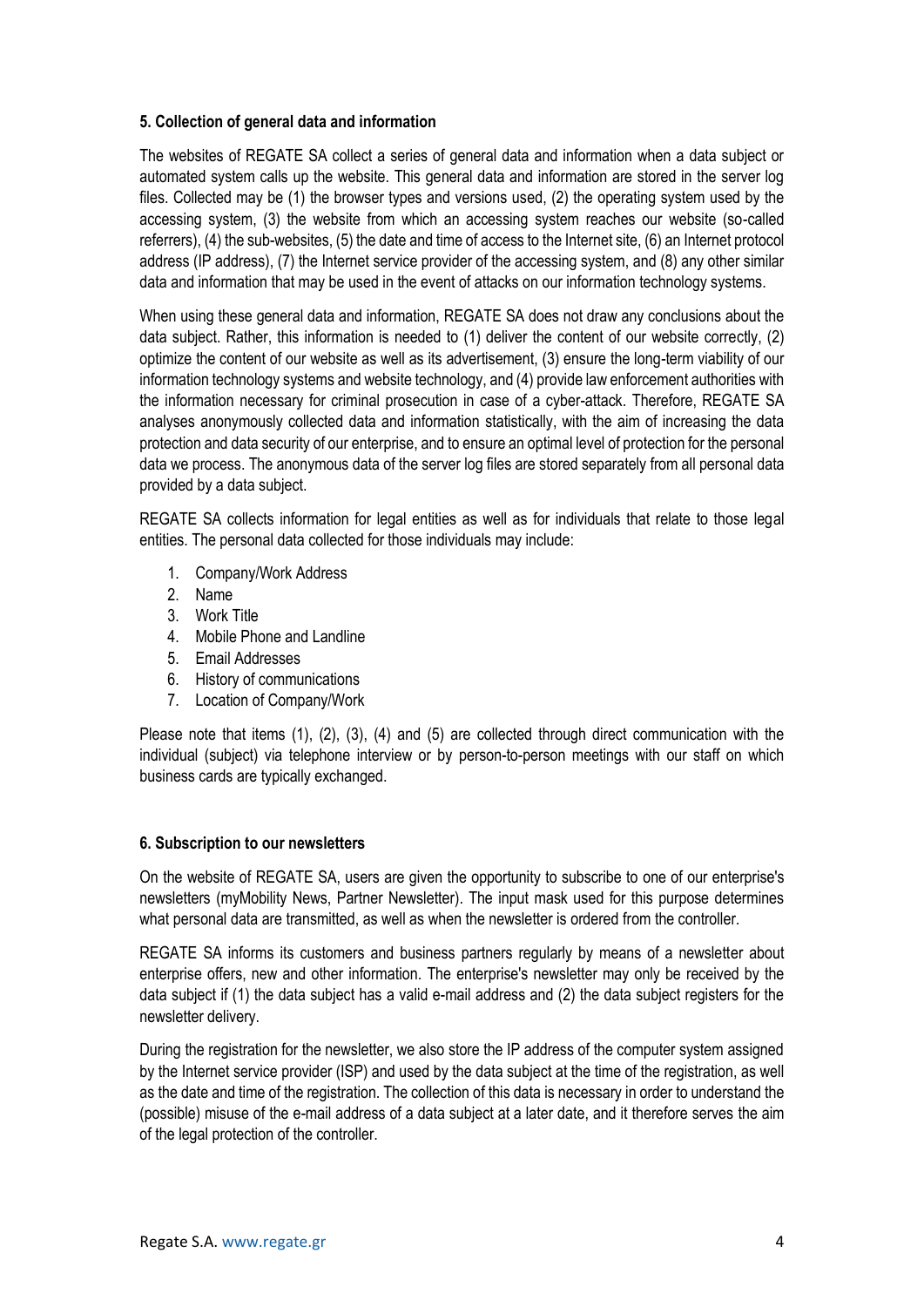The personal data collected as part of a registration for the newsletter will only be used to send our newsletter. In addition, subscribers to the newsletter may be informed by e-mail, as long as this is necessary for the operation of the newsletter service or a registration in question, as this could be the case in the event of modifications to the newsletter offer, or in the event of a change in technical circumstances. There will be no transfer of personal data collected by the newsletter service to third parties. The subscription to our newsletter may be terminated by the data subject at any time. The consent to the storage of personal data, which the data subject has given for shipping the newsletter, may be revoked at any time. For the purpose of revocation of consent, a corresponding link is found in each newsletter. It is also possible to unsubscribe from the newsletter at any time directly from the newsletter unsubscribe form, or to communicate this to the controller in a different way.

## **7. Newsletter-Tracking**

The newsletter of REGATE SA contains so-called tracking pixels. A tracking pixel is a miniature graphic embedded in such e-mails, which are sent in HTML format to enable log file recording and analysis. This allows a statistical analysis of the success or failure of online marketing campaigns. Based on the embedded tracking pixel, REGATE SA may see if and when an e-mail was opened by a data subject, and which links in the e-mail were called up by data subjects.

Such personal data collected in the tracking pixels contained in the newsletters are stored and analysed by the controller in order to optimize the shipping of the newsletter, as well as to adapt the content of future newsletters even better to the interests of the data subject. These personal data will not be passed on to third parties. Data subjects are at any time entitled to revoke the respective separate declaration of consent issued by means of the double-opt-in procedure. After a revocation, these personal data will be deleted by the controller. REGATE SA automatically regards a withdrawal from the receipt of the newsletter as a revocation.

Regate uses Mailchimp for all Newsletter tracking activities. Please refer to their Privacy Policy.

#### **8. Contact possibility via the website**

The website of REGATE SA contains information that enables a quick electronic contact to our enterprise, as well as direct communication with us, which also includes a general address of the so-called electronic mail (e-mail address). If a data subject contacts the controller by e-mail or via a contact form, the personal data transmitted by the data subject are automatically stored. Such personal data transmitted on a voluntary basis by a data subject to the data controller are stored for the purpose of processing or contacting the data subject. There is no transfer of this personal data to third parties.

#### **9. Routine erasure and blocking of personal data**

The data controller shall process and store the personal data of the data subject only for the period necessary to achieve the purpose of storage, or as far as this is granted by the European legislator or other legislators in laws or regulations to which the controller is subject to.

If the storage purpose is not applicable, or if a storage period prescribed by the European legislator or another competent legislator expires, the personal data are routinely blocked or erased in accordance with legal requirements.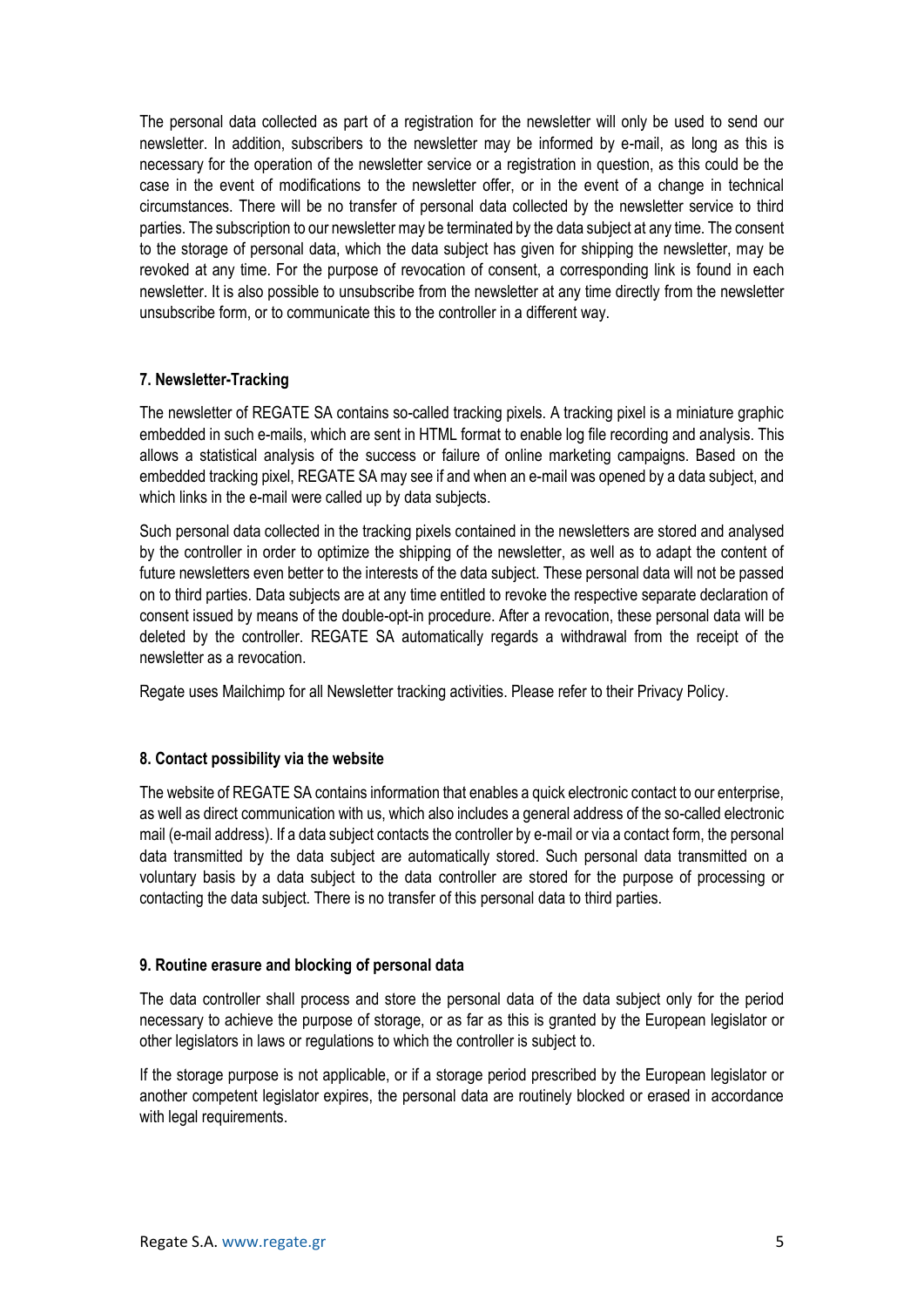# **10. Rights of the data subject**

# a) Right of confirmation

Each data subject shall have the right granted by the European legislator to obtain from the controller the confirmation as to whether or not personal data concerning him or her are being processed. If a data subject wishes to avail himself of this right of confirmation, he or she may, at any time, contact any employee of the controller.

# b) Right of access

Each data subject shall have the right granted by the European legislator to obtain from the controller free information about his or her personal data stored at any time and a copy of this information. Furthermore, the European directives and regulations grant the data subject access to the following information:

- the purposes of the processing;
- the categories of personal data concerned;
- the recipients or categories of recipients to whom the personal data have been or will be disclosed, in particular recipients in third countries or international organisations;
- where possible, the envisaged period for which the personal data will be stored, or, if not possible, the criteria used to determine that period;
- the existence of the right to request from the controller rectification or erasure of personal data, or restriction of processing of personal data concerning the data subject, or to object to such processing;
- the existence of the right to lodge a complaint with a supervisory authority;
- where the personal data are not collected from the data subject, any available information as to their source;
- the existence of automated decision-making, including profiling, referred to in Article 22(1) and (4) of the GDPR and, at least in those cases, meaningful information about the logic involved, as well as the significance and envisaged consequences of such processing for the data subject.

Furthermore, the data subject shall have a right to obtain information as to whether personal data are transferred to a third country or to an international organisation. Where this is the case, the data subject shall have the right to be informed of the appropriate safeguards relating to the transfer.

If a data subject wishes to avail himself of this right of access, he or she may, at any time, contact any employee of the controller.

All requests regarding the Rights of the data subject should be addressed at [dpo@regate.gr.](mailto:dpo@regate.gr)

#### c) Right to rectification

Each data subject shall have the right granted by the European legislator to obtain from the controller without undue delay the rectification of inaccurate personal data concerning him or her. Taking into account the purposes of the processing, the data subject shall have the right to have incomplete personal data completed, including by means of providing a supplementary statement.

If a data subject wishes to exercise this right to rectification, he or she may, at any time, contact any employee of the controller.

All requests regarding the Rights of the data subject should be addressed at [dpo@regate.gr.](mailto:dpo@regate.gr)

#### d) Right to erasure (Right to be forgotten)

Each data subject shall have the right granted by the European legislator to obtain from the controller the erasure of personal data concerning him or her without undue delay, and the controller shall have the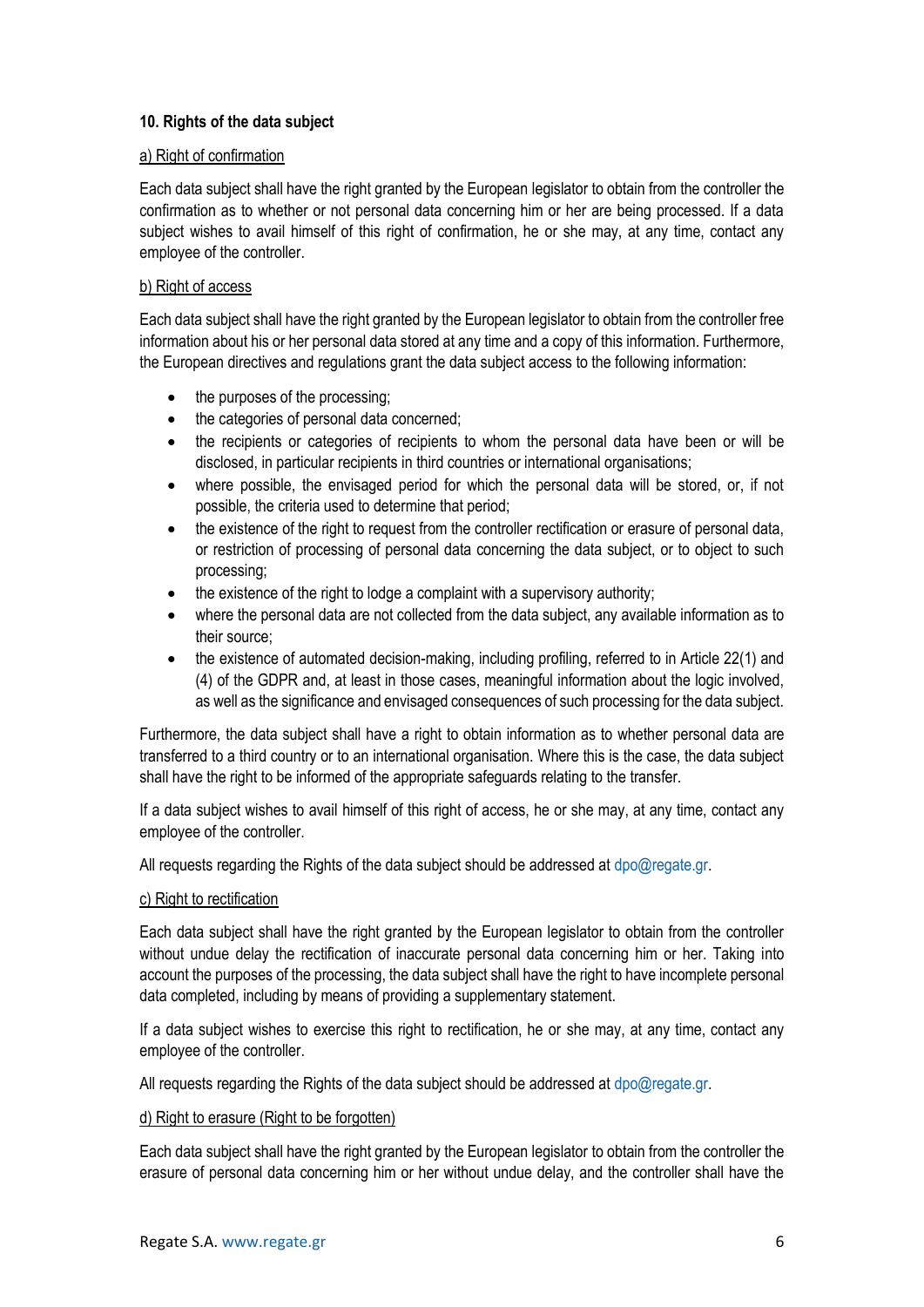obligation to erase personal data without undue delay where one of the following grounds applies, as long as the processing is not necessary:

- The personal data are no longer necessary in relation to the purposes for which they were collected or otherwise processed.
- The data subject withdraws consent to which the processing is based according to point (a) of Article 6(1) of the GDPR, or point (a) of Article 9(2) of the GDPR, and where there is no other legal ground for the processing.
- The data subject objects to the processing pursuant to Article 21(1) of the GDPR and there are no overriding legitimate grounds for the processing, or the data subject objects to the processing pursuant to Article 21(2) of the GDPR.
- The personal data have been unlawfully processed.
- The personal data must be erased for compliance with a legal obligation in Union or Member State law to which the controller is subject.
- The personal data have been collected in relation to the offer of information society services referred to in Article 8(1) of the GDPR.

If one of the aforementioned reasons applies, and a data subject wishes to request the erasure of personal data stored by REGATE SA, he or she may, at any time, contact any employee of the controller. An employee of REGATE SA shall promptly ensure that the erasure request is complied with immediately.

Where the controller has made personal data public and is obliged pursuant to Article 17(1) to erase the personal data, the controller, taking account of available technology and the cost of implementation, shall take reasonable steps, including technical measures, to inform other controllers processing the personal data that the data subject has requested erasure by such controllers of any links to, or copy or replication of, those personal data, as far as processing is not required. An employee of REGATE SA will arrange the necessary measures in individual cases.

All requests regarding the Rights of the data subject should be addressed at [dpo@regate.gr.](mailto:dpo@regate.gr)

#### e) Right of restriction of processing

Each data subject shall have the right granted by the European legislator to obtain from the controller restriction of processing where one of the following applies:

- 1. The accuracy of the personal data is contested by the data subject, for a period enabling the controller to verify the accuracy of the personal data.
- 2. The processing is unlawful and the data subject opposes the erasure of the personal data and requests instead the restriction of their use instead.
- 3. The controller no longer needs the personal data for the purposes of the processing, but they are required by the data subject for the establishment, exercise or defence of legal claims.
- 4. The data subject has objected to processing pursuant to Article 21(1) of the GDPR pending the verification whether the legitimate grounds of the controller override those of the data subject.

If one of the aforementioned conditions is met, and a data subject wishes to request the restriction of the processing of personal data stored by REGATE SA, he or she may at any time contact any employee of the controller. The employee of REGATE SA will arrange the restriction of the processing.

All requests regarding the Rights of the data subject should be addressed at [dpo@regate.gr.](mailto:dpo@regate.gr)

#### f) Right to data portability

Each data subject shall have the right granted by the European legislator, to receive the personal data concerning him or her, which was provided to a controller, in a structured, commonly used and machinereadable format. He or she shall have the right to transmit those data to another controller without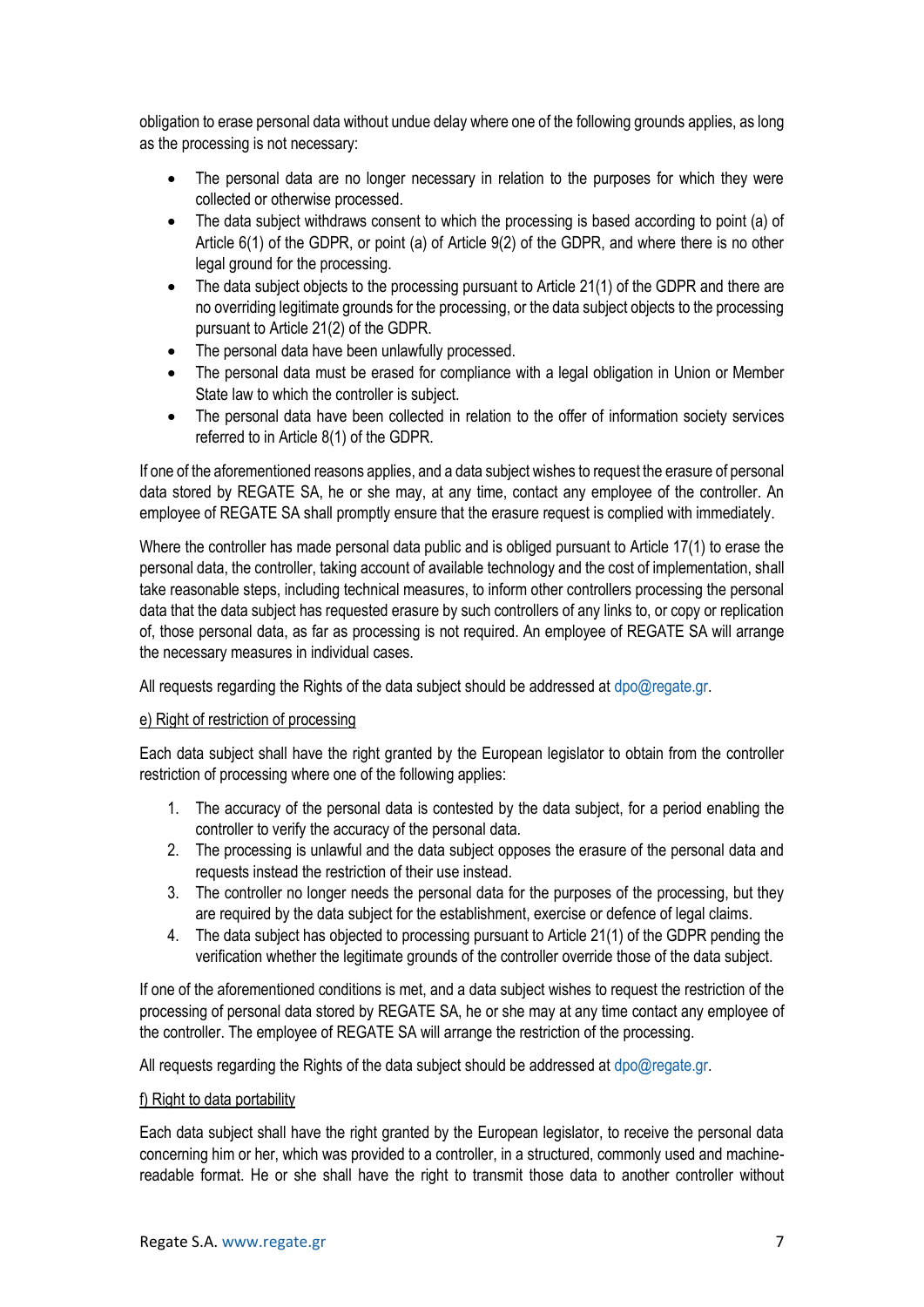hindrance from the controller to which the personal data have been provided, as long as the processing is based on consent pursuant to point (a) of Article 6(1) of the GDPR or point (a) of Article 9(2) of the GDPR, or on a contract pursuant to point (b) of Article 6(1) of the GDPR, and the processing is carried out by automated means, as long as the processing is not necessary for the performance of a task carried out in the public interest or in the exercise of official authority vested in the controller.

Furthermore, in exercising his or her right to data portability pursuant to Article 20(1) of the GDPR, the data subject shall have the right to have personal data transmitted directly from one controller to another, where technically feasible and when doing so does not adversely affect the rights and freedoms of others.

In order to assert the right to data portability, the data subject may at any time contact any employee of REGATE SA.

All requests regarding the Rights of the data subject should be addressed at  $dpo@reqate.gr.$ 

## g) Right to object

Each data subject shall have the right granted by the European legislator to object, on grounds relating to his or her particular situation, at any time, to processing of personal data concerning him or her, which is based on point (e) or (f) of Article 6(1) of the GDPR. This also applies to profiling based on these provisions.

REGATE SA shall no longer process the personal data in the event of the objection, unless we can demonstrate compelling legitimate grounds for the processing which override the interests, rights and freedoms of the data subject, or for the establishment, exercise or defence of legal claims.

If REGATE SA processes personal data for direct marketing purposes, the data subject shall have the right to object at any time to processing of personal data concerning him or her for such marketing. This applies to profiling to the extent that it is related to such direct marketing. If the data subject objects to REGATE SA to the processing for direct marketing purposes, REGATE SA will no longer process the personal data for these purposes.

In addition, the data subject has the right, on grounds relating to his or her particular situation, to object to processing of personal data concerning him or her by REGATE SA for scientific or historical research purposes, or for statistical purposes pursuant to Article 89(1) of the GDPR, unless the processing is necessary for the performance of a task carried out for reasons of public interest.

In order to exercise the right to object, the data subject may contact any employee of REGATE SA. In addition, the data subject is free in the context of the use of information society services, and notwithstanding Directive 2002/58/EC, to use his or her right to object by automated means using technical specifications.

All requests regarding the Rights of the data subject should be addressed at [dpo@regate.gr.](mailto:dpo@regate.gr)

#### h) Automated individual decision-making, including profiling

Each data subject shall have the right granted by the European legislator not to be subject to a decision based solely on automated processing, including profiling, which produces legal effects concerning him or her, or similarly significantly affects him or her, as long as the decision (1) is not is necessary for entering into, or the performance of, a contract between the data subject and a data controller, or (2) is not authorised by Union or Member State law to which the controller is subject and which also lays down suitable measures to safeguard the data subject's rights and freedoms and legitimate interests, or (3) is not based on the data subject's explicit consent.

If the decision (1) is necessary for entering into, or the performance of, a contract between the data subject and a data controller, or (2) it is based on the data subject's explicit consent, REGATE SA shall implement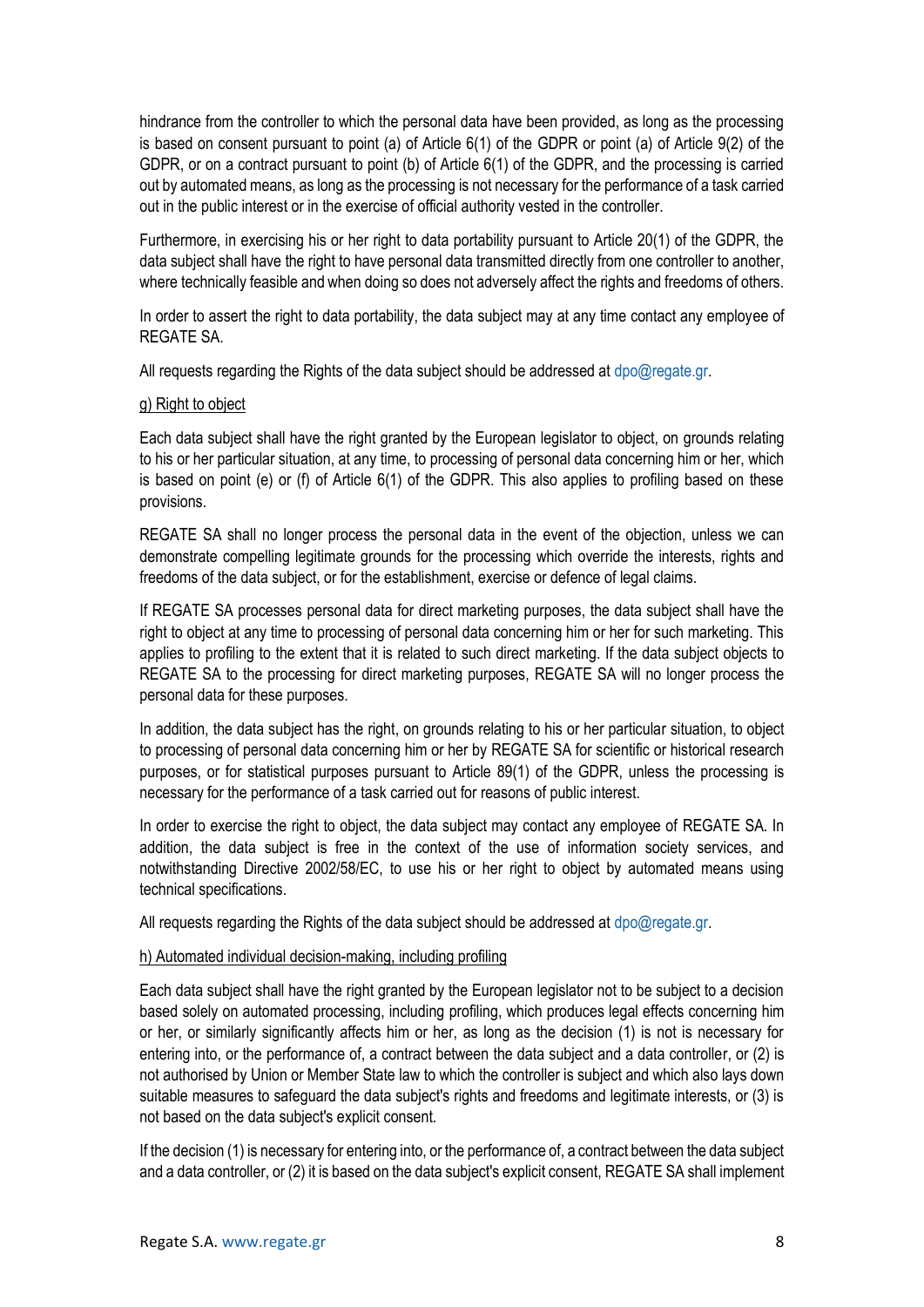suitable measures to safeguard the data subject's rights and freedoms and legitimate interests, at least the right to obtain human intervention on the part of the controller, to express his or her point of view and contest the decision.

If the data subject wishes to exercise the rights concerning automated individual decision-making, he or she may, at any time, contact any employee of REGATE SA.

All requests regarding the Rights of the data subject should be addressed at [dpo@regate.gr.](mailto:dpo@regate.gr)

#### i) Right to withdraw data protection consent

Each data subject shall have the right granted by the European legislator to withdraw his or her consent to processing of his or her personal data at any time.

If the data subject wishes to exercise the right to withdraw the consent, he or she may, at any time, contact any employee of REGATE SA.

All requests regarding the Rights of the data subject should be addressed at [dpo@regate.gr.](mailto:dpo@regate.gr)

# **11. Data protection for applications and the application procedures**

The data controller shall collect and process the personal data of applicants for the purpose of the processing of the application procedure. The processing may also be carried out electronically. This is the case, in particular, if an applicant submits corresponding application documents by e-mail or by means of a web form on the website to the controller. If the data controller concludes an employment contract with an applicant, the submitted data will be stored for the purpose of processing the employment relationship in compliance with legal requirements. If no employment contract is concluded with the applicant by the controller, the application documents shall be automatically erased two months after notification of the refusal decision, provided that no other legitimate interests of the controller are opposed to the erasure. Other legitimate interest in this relation is, e.g. a burden of proof in a procedure under the General Equal Treatment Act (AGG).

# **12. Data protection provisions about the application and use of Facebook**

On this website, the controller has integrated components of the Social Network namely Facebook.

A social network is a place for social meetings on the Internet, an online community, which usually allows users to communicate with each other and interact in a virtual space. A social network may serve as a platform for the exchange of opinions and experiences, or enable the Internet community to provide personal or business-related information. Each Social Media Network allows its users to include the creation of private profiles, upload photos, and network through friend requests.

With each call-up to one of the individual pages of this Internet website, which is operated by the controller and into which a Facebook component (typically plug-in) was integrated, the web browser on the information technology system of the data subject is automatically prompted to download display of the corresponding Facebook component. An overview of all the Facebook Plug-ins may be accessed at the Facebook website. During the course of this technical procedure, Facebook is made aware of what specific sub-site of our website was visited by the data subject.

If the data subject is logged in at the same time on Facebook, this detects with every call-up to our website by the data subject—and for the entire duration of their stay on our Internet site—which specific sub-site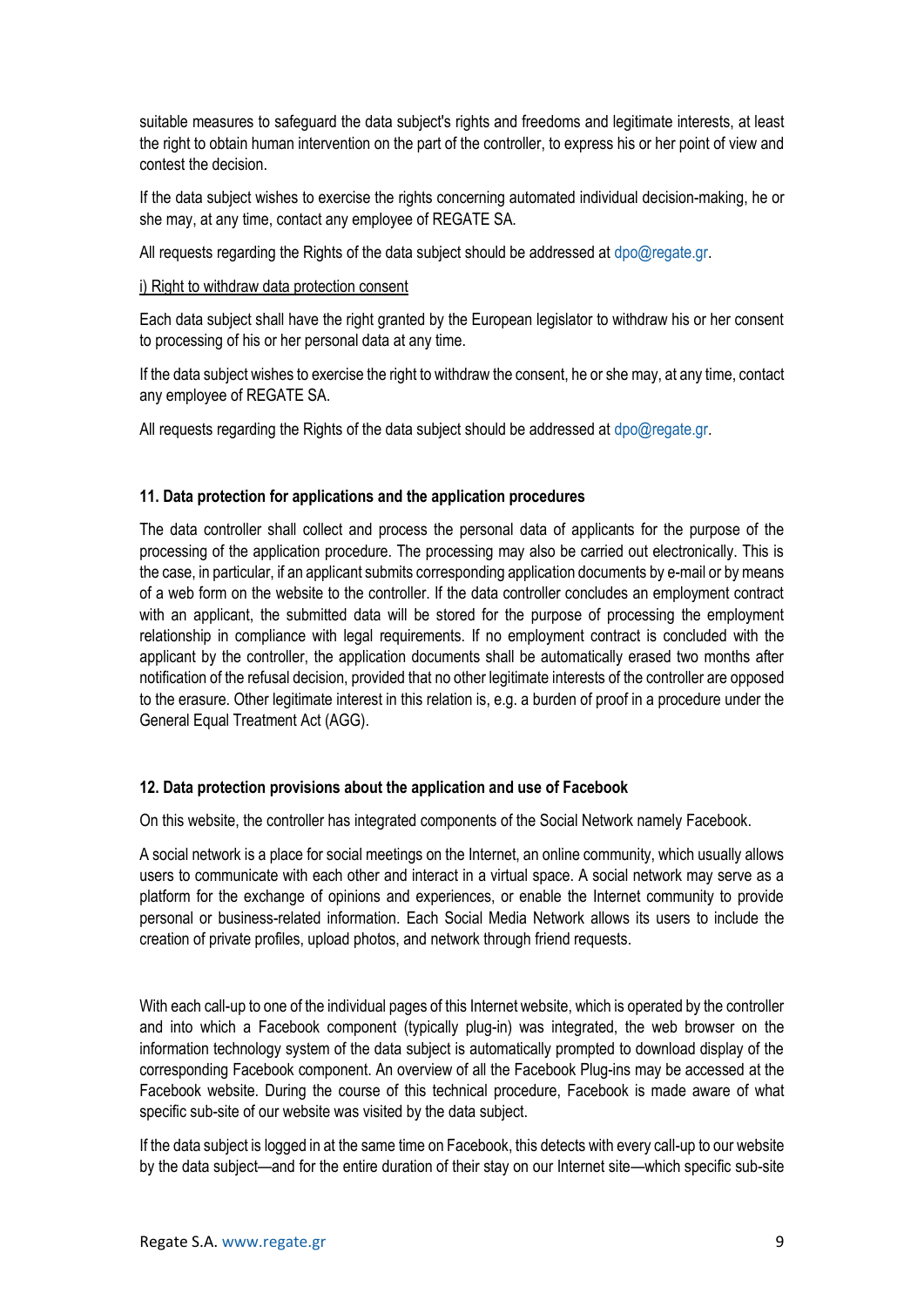of our Internet page was visited by the data subject. This information is collected through the Facebook component and associated with the respective Facebook account of the data subject. If the data subject clicks on one of the Facebook buttons integrated into our website, e.g. the "Like" button, or if the data subject submits a comment, then Facebook matches this information with the personal Facebook user account of the data subject and stores the personal data.

The data protection guideline published Facebook used by Regate SA, can be found the Facebook website, and we advise you to read it carefully, before connecting, partnering or in any other way integrating your profile with our company profile in Facebook.

## **13. Google Analytics and Advertising**

## 13.1 Data protection provisions about the application and use of Google Analytics (with anonymization function)

On all Regate Websites, the controller has integrated the component of Google Analytics (with the anonymizer function). Google Analytics is a web analytics service. Web analytics is the collection, gathering, and analysis of data about the behaviour of visitors to websites. A web analysis service collects, inter alia, data about the website from which a person has come (the so-called referrer), which sub-pages were visited, or how often and for what duration a sub-page was viewed. Web analytics are mainly used for the optimization of a website and in order to carry out a cost-benefit analysis of Internet advertising.

The purpose of the Google Analytics component is to analyse the traffic on our website. Google uses the collected data and information, inter alia, to evaluate the use of our website and to provide online reports, which show the activities on our websites, and to provide other services concerning the use of our Internet site for us.

Google Analytics places a cookie on the information technology system of the data subject. The definition of cookies is explained above. With the setting of the cookie, Google is enabled to analyse the use of our website. With each call-up to one of the individual pages of this Internet site, which is operated by the controller and into which a Google Analytics component was integrated, the Internet browser on the information technology system of the data subject will automatically submit data through the Google Analytics component for the purpose of online advertising and the settlement of commissions to Google. During the course of this technical procedure, the enterprise Google gains knowledge of personal information, such as the IP address of the data subject, which serves Google, inter alia, to understand the origin of visitors and clicks, and subsequently create commission settlements.

The cookie is used to store personal information, such as the access time, the location from which the access was made, and the frequency of visits of our website by the data subject. With each visit to our Internet site, such personal data, including the IP address of the Internet access used by the data subject, will be transmitted to Google in the United States of America. These personal data are stored by Google in the United States of America. Google may pass these personal data collected through the technical procedure to third parties.

The data subject may, as stated above, prevent the setting of cookies through our website at any time by means of a corresponding adjustment of the web browser used and thus permanently deny the setting of cookies. Such an adjustment to the Internet browser used would also prevent Google Analytics from setting a cookie on the information technology system of the data subject. In addition, cookies already in use by Google Analytics may be deleted at any time via a web browser or other software programs.

In addition, the data subject has the possibility of objecting to a collection of data that are generated by Google Analytics, which is related to the use of this website, as well as the processing of this data by Google and the chance to preclude any such. For this purpose, the data subject must download the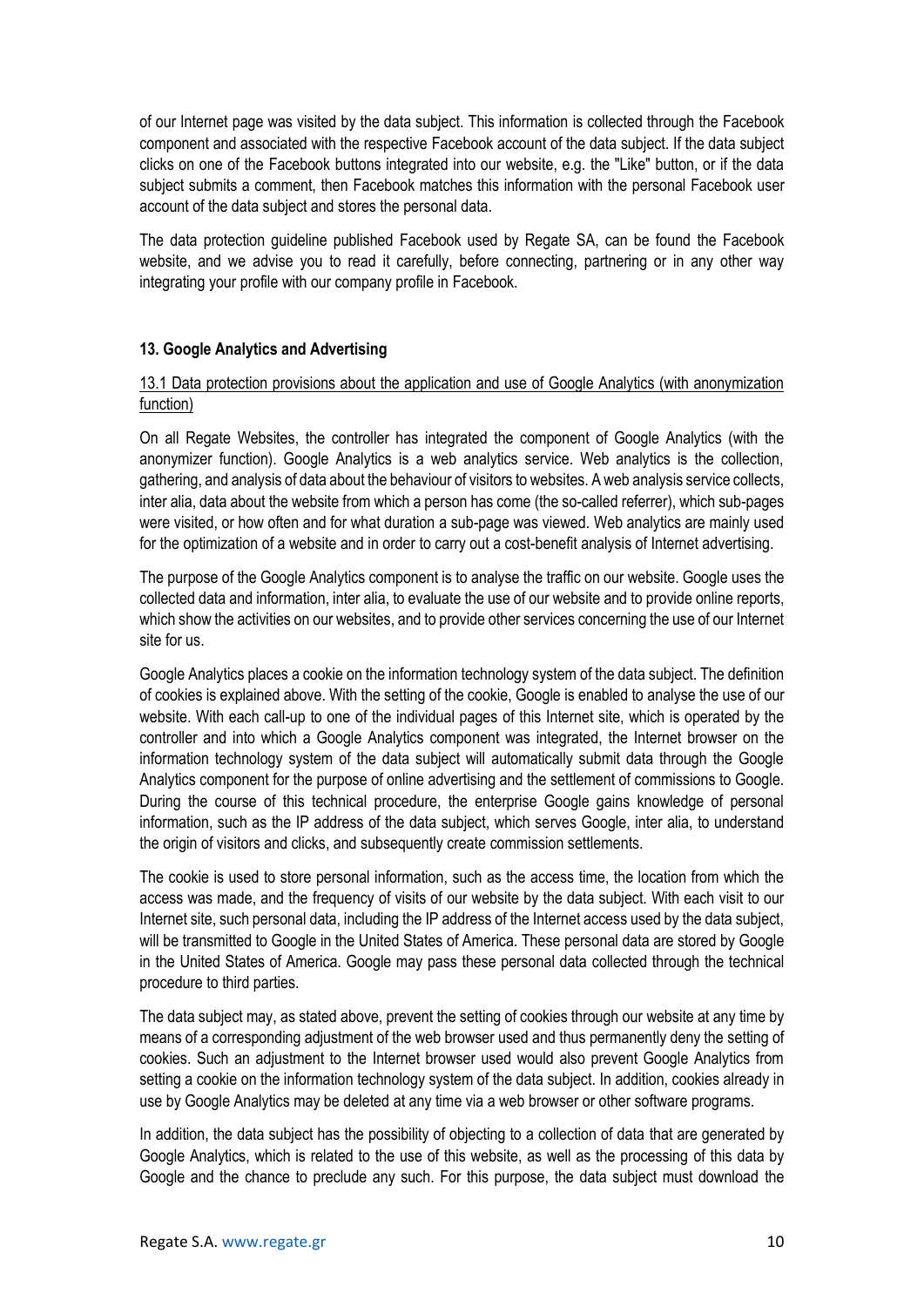Google Analytics Opt-out Browser Add-on (typically but not exclusively found under the link [https://tools.google.com/dlpage/gaoptout\)](https://tools.google.com/dlpage/gaoptout), and install it. This browser add-on tells Google Analytics through a JavaScript, that any data and information about the visits of Internet pages may not be transmitted to Google Analytics. The installation of the browser add-ons is considered an objection by Google. If the information technology system of the data subject is later deleted, formatted, or newly installed, then the data subject must reinstall the browser add-ons to disable Google Analytics. If the browser add-on was uninstalled by the data subject or any other person who is attributable to their sphere of competence, or is disabled, it is possible to execute the reinstallation or reactivation of the browser add-ons.

Further information and the applicable data protection provisions of Google are found on Google's websites, and the data subject should address them.

## 13.2 Data protection provisions about the application and use of Google Remarketing

On all Regate Websites, the controller has integrated Google Remarketing services. Google Remarketing is a feature of Google Ads, which allows an enterprise to display advertising to Internet users who have previously resided on the enterprise's Internet site. The integration of Google Remarketing therefore allows an enterprise to create user-based advertising and thus shows relevant advertisements to interested Internet users.

The operating company of the Google Remarketing services is the Google Inc., 1600 Amphitheatre Pkwy, Mountain View, CA 94043-1351, United States.

The purpose of Google Remarketing is the insertion of interest-relevant advertising. Google Remarketing allows us to display ads on the Google network or on other websites, which are based on individual needs and matched to the interests of Internet users.

Google Remarketing sets a cookie on the information technology system of the data subject. The definition of cookies is explained above. With the setting of the cookie, Google enables a recognition of the visitor of our website if he calls up consecutive web pages, which are also a member of the Google advertising network. With each call-up to an Internet site on which the service has been integrated by Google Remarketing, the web browser of the data subject identifies automatically with Google. During the course of this technical procedure, Google receives personal information, such as the IP address or the surfing behaviour of the user, which Google uses, inter alia, for the insertion of interest relevant advertising.

The cookie is used to store personal information, e.g. the Internet pages visited by the data subject. Each time we visit our Internet pages, personal data, including the IP address of the Internet access used by the data subject, is transmitted to Google in the United States of America. These personal data are stored by Google in the United States of America. Google may pass these personal data collected through the technical procedure to third parties.

The data subject may, as stated above, prevent the setting of cookies through our website at any time by means of a corresponding adjustment of the web browser used and thus permanently deny the setting of cookies. Such an adjustment to the Internet browser used would also prevent Google from setting a cookie on the information technology system of the data subject. In addition, cookies already in use by Google may be deleted at any time via a web browser or other software programs.

In addition, the data subject has the possibility of objecting to the interest-based advertising by Google. For this purpose, the data subject must call up the link to www.google.de/settings/ads and make the desired settings on each Internet browser used by the data subject.

Further information and the applicable data protection provisions of Google are found on Google's websites, and the data subject should address them.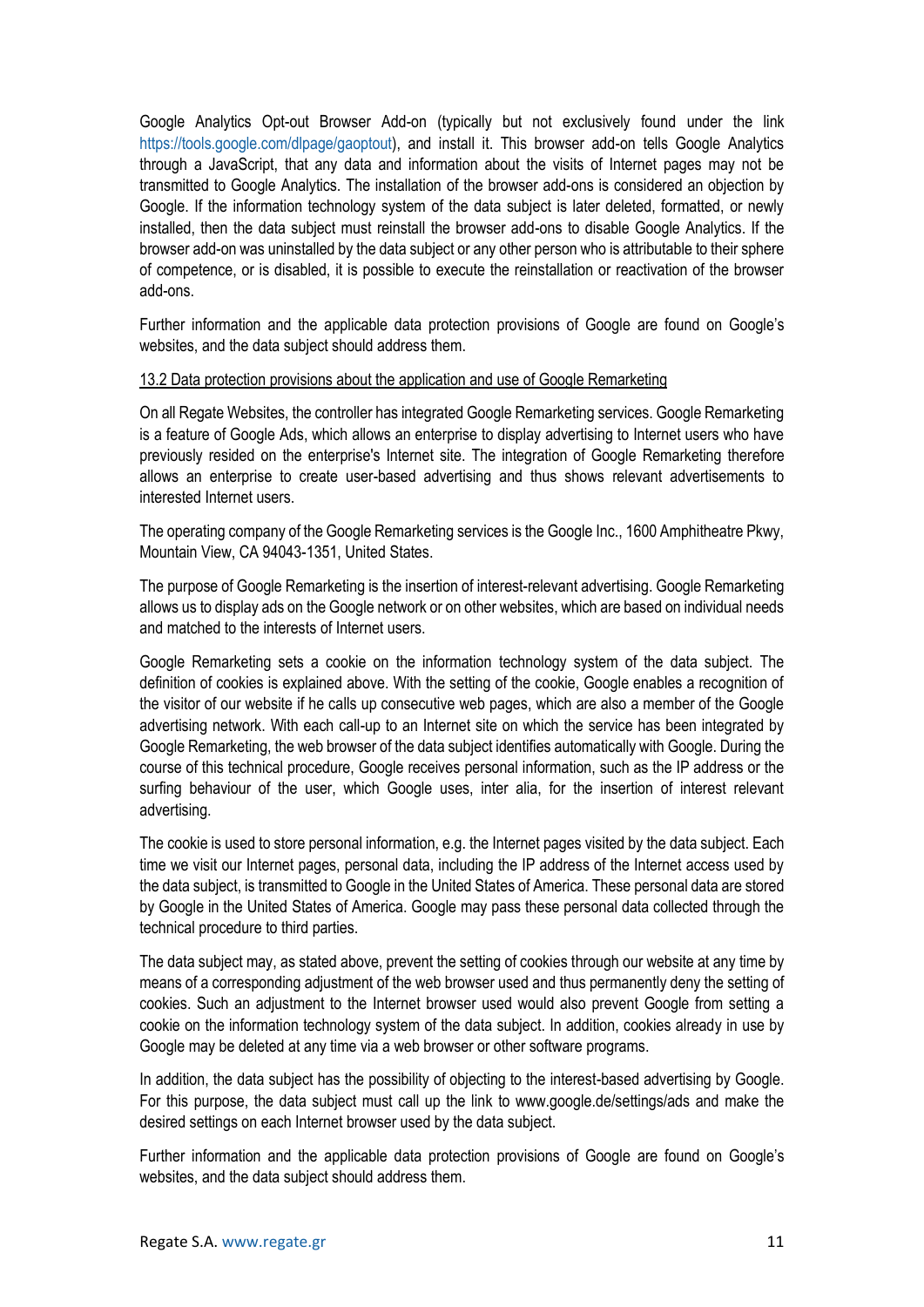## **14. Data protection provisions about the application and use of Google+**

On this website, the controller has integrated the Google+ button as a component. Google+ is a so-called social network. A social network is a social meeting place on the Internet, an online community, which usually allows users to communicate with each other and interact in a virtual space. A social network may serve as a platform for the exchange of opinions and experiences, or enable the Internet community to provide personal or business-related information. Google+ allows users of the social network to include the creation of private profiles, upload photos and network through friend requests.

The operating company of Google+ is Google Inc., 1600 Amphitheatre Pkwy, Mountain View, CA 94043- 1351, UNITED STATES.

With each call-up to one of the individual pages of this website, which is operated by the controller and on which a Google+ button has been integrated, the Internet browser on the information technology system of the data subject automatically downloads a display of the corresponding Google+ button of Google through the respective Google+ button component. During the course of this technical procedure, Google is made aware of what specific sub-page of our website was visited by the data subject.

If the data subject is logged in at the same time to Google+, Google recognizes with each call-up to our website by the data subject and for the entire duration of his or her stay on our Internet site, which specific sub-pages of our Internet page were visited by the data subject. This information is collected through the Google+ button and Google matches this with the respective Google+ account associated with the data subject.

If the data subject clicks on the Google+ button integrated on our website and thus gives a Google+ 1 recommendation, then Google assigns this information to the personal Google+ user account of the data subject and stores the personal data. Google stores the Google+ 1 recommendation of the data subject, making it publicly available in accordance with the terms and conditions accepted by the data subject in this regard. Subsequently, a Google+ 1 recommendation given by the data subject on this website together with other personal data, such as the Google+ account name used by the data subject and the stored photo, is stored and processed on other Google services, such as search-engine results of the Google search engine, the Google account of the data subject or in other places, e.g. on Internet pages, or in relation to advertisements. Google is also able to link the visit to this website with other personal data stored on Google. Google further records this personal information with the purpose of improving or optimizing the various Google services.

Through the Google+ button, Google receives information that the data subject visited our website, if the data subject at the time of the call-up to our website is logged in to Google+. This occurs regardless of whether the data subject clicks or doesn't click on the Google+ button.

If the data subject does not wish to transmit personal data to Google, he or she may prevent such transmission by logging out of his Google+ account before calling up our website.

The data protection guideline published Google+ used by Regate SA, can be found the Google+ website, and we advise you to read it carefully, before connecting, partnering or in any other way integrating your profile with our company profile in Google+.

# **15. Data protection provisions about the application and use of Google Ads**

On this website, the controller has integrated Google Ads. Google Ads is a service for Internet advertising that allows the advertiser to place ads in Google search engine results and the Google advertising network. Google Ads allows an advertiser to pre-define specific keywords with the help of which an ad on Google's search results only then displayed, when the user utilizes the search engine to retrieve a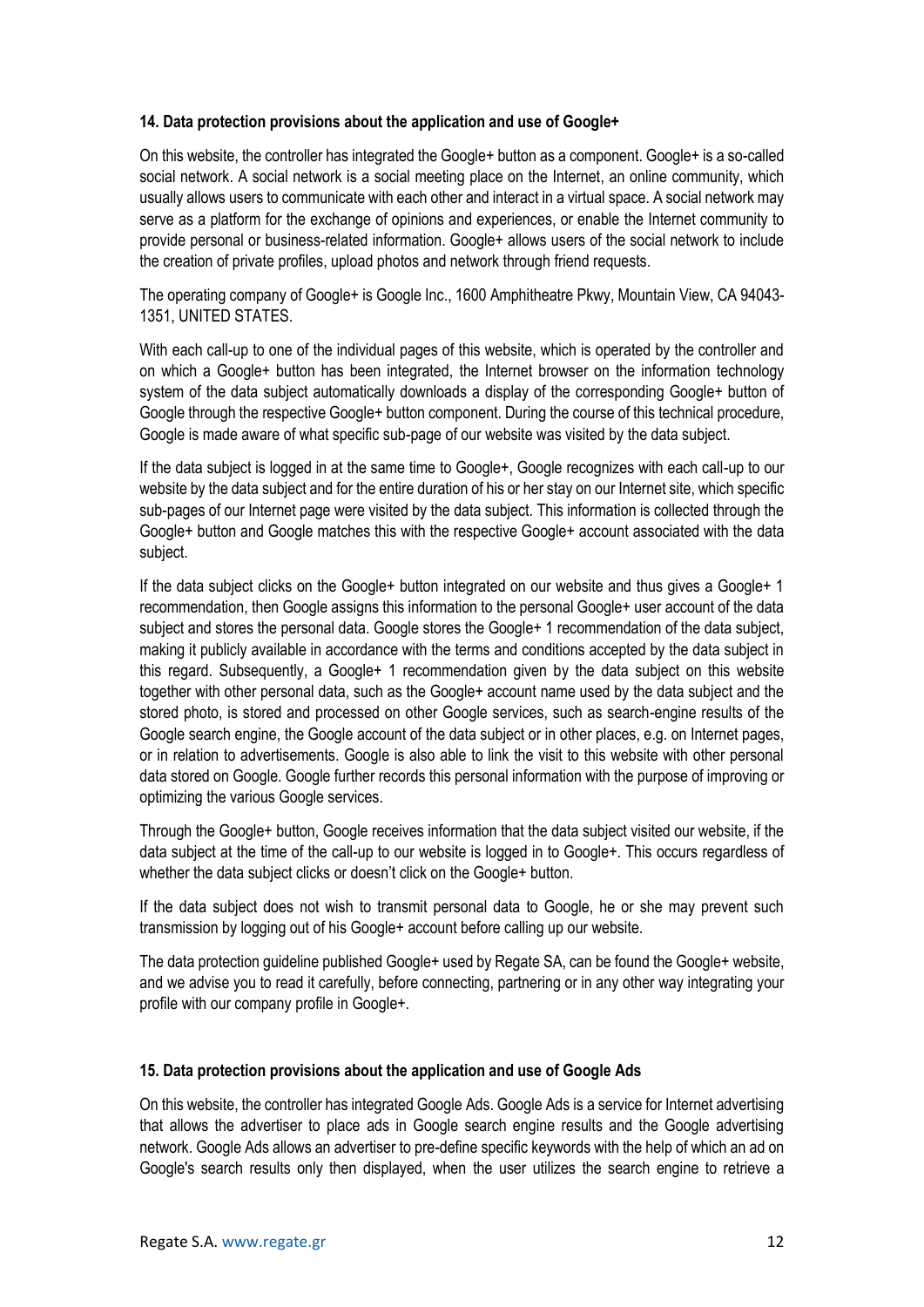keyword-relevant search result. In the Google Advertising Network, the ads are distributed on relevant web pages using an automatic algorithm, taking into account the previously defined keywords.

The operating company of Google Ads is Google Inc., 1600 Amphitheatre Pkwy, Mountain View, CA 94043-1351, UNITED STATES.

The purpose of Google Ads is the promotion of our website by the inclusion of relevant advertising on the websites of third parties and in the search engine results of the search engine Google and an insertion of third-party advertising on our website.

If a data subject reaches our website via a Google ad, a conversion cookie is filed on the information technology system of the data subject through Google. The definition of cookies is explained above. A conversion cookie loses its validity after 30 days and is not used to identify the data subject. If the cookie has not expired, the conversion cookie is used to check whether certain sub-pages, e.g., the shopping cart from an online shop system, were called up on our website. Through the conversion cookie, both Google and the controller can understand whether a person who reached a Google Ads ad on our website generated sales, that is, executed or cancelled a sale of goods.

The data and information collected through the use of the conversion cookie is used by Google to create visit statistics for our website. These visit statistics are used in order to determine the total number of users who have been served through Google Ads advertisements to ascertain the success or failure of each Google Ads ad and to optimize our Google Ads advertisements in the future. Neither our company nor other Google Ads advertisers receive information from Google that could identify the data subject.

The conversion cookie stores personal information, e.g. the Internet pages visited by the data subject. Each time we visit our Internet pages, personal data, including the IP address of the Internet access used by the data subject, is transmitted to Google in the United States of America. These personal data are stored by Google in the United States of America. Google may pass these personal data collected through the technical procedure to third parties.

The data subject may, at any time, prevent the setting of cookies by our website, as stated above, by means of a corresponding setting of the Internet browser used and thus permanently deny the setting of cookies. Such a setting of the Internet browser used would also prevent Google from placing a conversion cookie on the information technology system of the data subject. In addition, a cookie set by Google Ads may be deleted at any time via the Internet browser or other software programs.

The data subject has a possibility of objecting to the interest-based advertisement of Google.

The data protection guideline published Google Ads used by Regate SA, can be found the Google Ads website, and we advise you to read it carefully, before connecting, partnering or in any other way integrating your profile with our company profile in Google Ads.

#### **16. Data protection provisions about the application and use of LinkedIn**

The controller has integrated components of the LinkedIn Corporation on this website. LinkedIn is a webbased social network that enables users with existing business contacts to connect and to make new business contacts. Over 400 million registered people in more than 200 countries use LinkedIn. Thus, LinkedIn is currently the largest platform for business contacts and one of the most visited websites in the world.

The operating company of LinkedIn is LinkedIn Corporation, 2029 Stierlin Court Mountain View, CA 94043, UNITED STATES. For privacy matters outside of the UNITED STATES LinkedIn Ireland, Privacy Policy Issues, Wilton Plaza, Wilton Place, Dublin 2, Ireland, is responsible.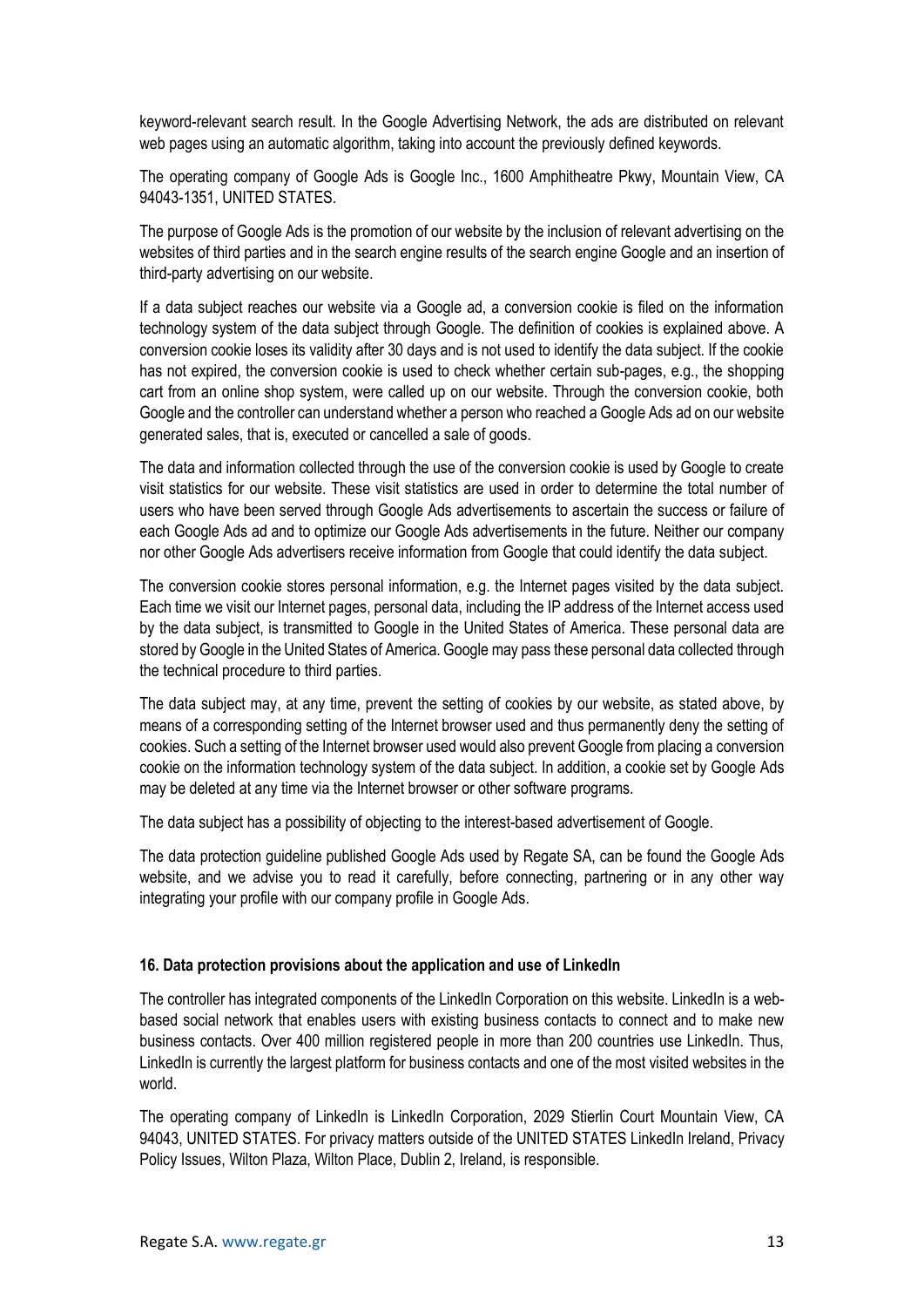With each call-up to one of the individual pages of this Internet site, which is operated by the controller and on which a LinkedIn component (LinkedIn plug-in) was integrated, the Internet browser on the information technology system of the data subject is automatically prompted to the download of a display of the corresponding LinkedIn component of LinkedIn. During the course of this technical procedure, LinkedIn gains knowledge of what specific sub-page of our website was visited by the data subject.

If the data subject is logged in at the same time on LinkedIn, LinkedIn detects with every call-up to our website by the data subject—and for the entire duration of their stay on our Internet site—which specific sub-page of our Internet page was visited by the data subject. This information is collected through the LinkedIn component and associated with the respective LinkedIn account of the data subject. If the data subject clicks on one of the LinkedIn buttons integrated on our website, then LinkedIn assigns this information to the personal LinkedIn user account of the data subject and stores the personal data.

LinkedIn receives information via the LinkedIn component that the data subject has visited our website, provided that the data subject is logged in at LinkedIn at the time of the call-up to our website. This occurs regardless of whether the person clicks on the LinkedIn button or not. If such a transmission of information to LinkedIn is not desirable for the data subject, then he or she may prevent this by logging off from their LinkedIn account before a call-up to our website is made.

LinkedIn provides under the possibility to unsubscribe from e-mail messages, SMS messages and targeted ads, as well as the ability to manage ad settings. LinkedIn also uses affiliates such as Eire, Google Analytics, BlueKai, DoubleClick, Nielsen, Comscore, Eloqua, and Lotame. The setting of such cookies may be denied under LinkedIn cookie policy, and we advise you to read it carefully.

# **17. Data protection provisions about the application and use of Twitter**

On this website, the controller has integrated components of Twitter. Twitter is a multilingual, publiclyaccessible microblogging service on which users may publish and spread so-called 'tweets,' e.g. short messages, which are limited to 140 characters. These short messages are available for everyone, including those who are not logged on to Twitter. The tweets are also displayed to so-called followers of the respective user. Followers are other Twitter users who follow a user's tweets. Furthermore, Twitter allows you to address a wide audience via hashtags, links or retweets.

The operating company of Twitter is Twitter, Inc., 1355 Market Street, Suite 900, San Francisco, CA 94103, UNITED STATES.

With each call-up to one of the individual pages of this Internet site, which is operated by the controller and on which a Twitter component (Twitter button) was integrated, the Internet browser on the information technology system of the data subject is automatically prompted to download a display of the corresponding Twitter component of Twitter. During the course of this technical procedure, Twitter gains knowledge of what specific sub-page of our website was visited by the data subject. The purpose of the integration of the Twitter component is a retransmission of the contents of this website to allow our users to introduce this web page to the digital world and increase our visitor numbers.

If the data subject is logged in at the same time on Twitter, Twitter detects with every call-up to our website by the data subject and for the entire duration of their stay on our Internet site which specific sub-page of our Internet page was visited by the data subject. This information is collected through the Twitter component and associated with the respective Twitter account of the data subject. If the data subject clicks on one of the Twitter buttons integrated on our website, then Twitter assigns this information to the personal Twitter user account of the data subject and stores the personal data.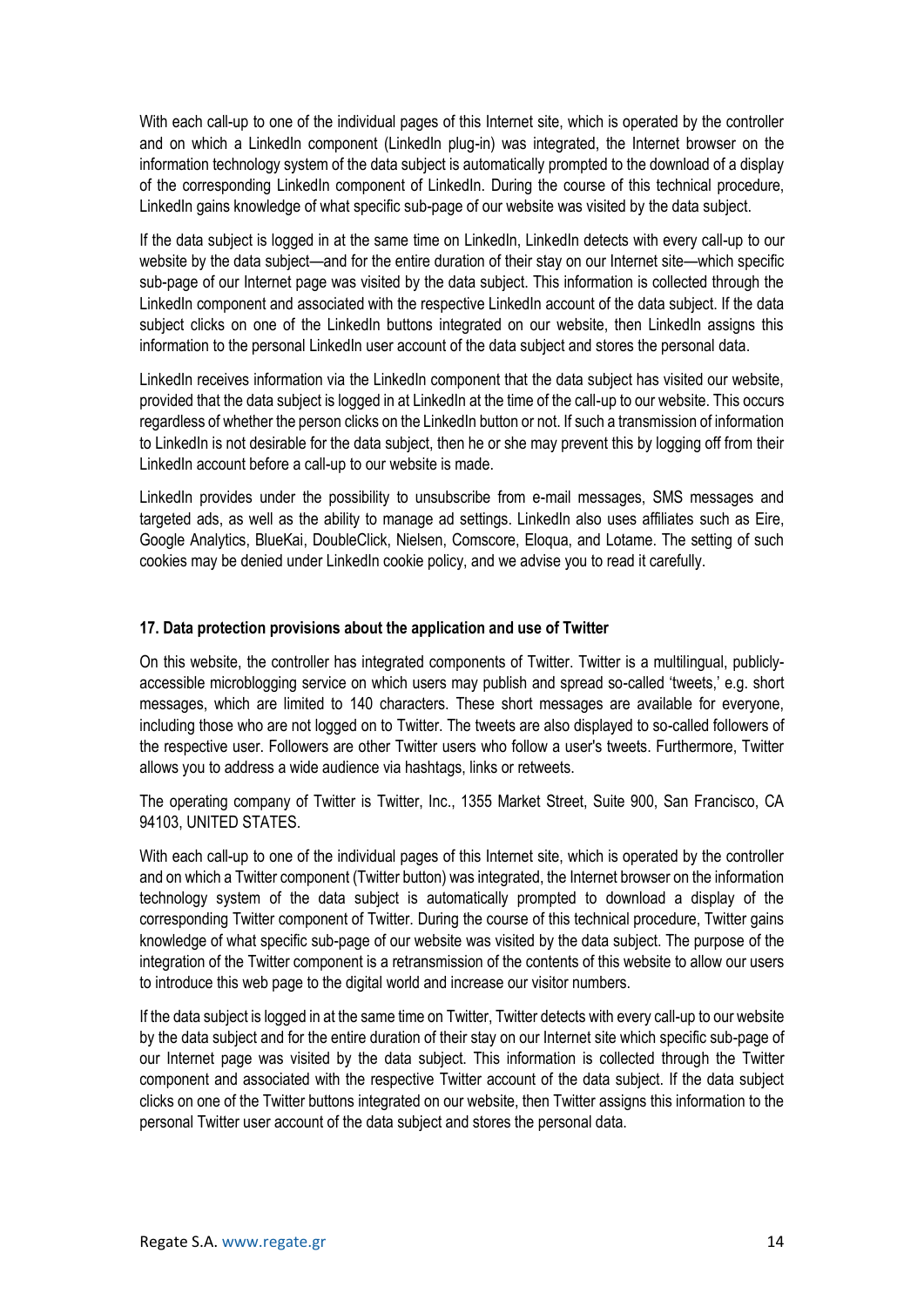Twitter receives information via the Twitter component that the data subject has visited our website, provided that the data subject is logged in on Twitter at the time of the call-up to our website. This occurs regardless of whether the person clicks on the Twitter component or not. If such a transmission of information to Twitter is not desirable for the data subject, then he or she may prevent this by logging off from their Twitter account before a call-up to our website is made.

The applicable data protection provisions of Twitter may be accessed under from the Twitter website, and we advise you to read them carefully, before connecting, partnering or in any other way integrating your profile with our company profile in Google Ads.

## **18. Data protection provisions about the application and use of YouTube**

On this website, the controller has integrated components of YouTube. YouTube is an Internet video portal that enables video publishers to set video clips and other users free of charge, which also provides free viewing, review and commenting on them. YouTube allows you to publish all kinds of videos, so you can access both full movies and TV broadcasts, as well as music videos, trailers, and videos made by users via the Internet portal.

The operating company of YouTube is YouTube, LLC, 901 Cherry Ave., San Bruno, CA 94066, UNITED STATES. The YouTube, LLC is a subsidiary of Google Inc., 1600 Amphitheatre Pkwy, Mountain View, CA 94043-1351, UNITED STATES.

With each call-up to one of the individual pages of this Internet site, which is operated by the controller and on which a YouTube component (YouTube video) was integrated, the Internet browser on the information technology system of the data subject is automatically prompted to download a display of the corresponding YouTube component. During the course of this technical procedure, YouTube and Google gain knowledge of what specific sub-page of our website was visited by the data subject.

If the data subject is logged in on YouTube, YouTube recognizes with each call-up to a sub-page that contains a YouTube video, which specific sub-page of our Internet site was visited by the data subject. This information is collected by YouTube and Google and assigned to the respective YouTube account of the data subject.

YouTube and Google will receive information through the YouTube component that the data subject has visited our website, if the data subject at the time of the call to our website is logged in on YouTube; this occurs regardless of whether the person clicks on a YouTube video or not. If such a transmission of this information to YouTube and Google is not desirable for the data subject, the delivery may be prevented if the data subject logs off from their own YouTube account before a call-up to our website is made.

The applicable data protection provisions of YouTube may be accessed under from the YouTube website, and we advise you to read them carefully, before connecting, partnering or in any other way integrating your profile with our company profile in Google Ads.

# **19. Legal basis for the processing**

Art. 6(1) lit. a GDPR serves as the legal basis for processing operations for which we obtain consent for a specific processing purpose. If the processing of personal data is necessary for the performance of a contract to which the data subject is party, as is the case, for example, when processing operations are necessary for the supply of goods or to provide any other service, the processing is based on Article 6(1) lit. b GDPR. The same applies to such processing operations which are necessary for carrying out precontractual measures, for example in the case of inquiries concerning our products or services. In rare cases, the processing of personal data may be necessary to protect the vital interests of the data subject